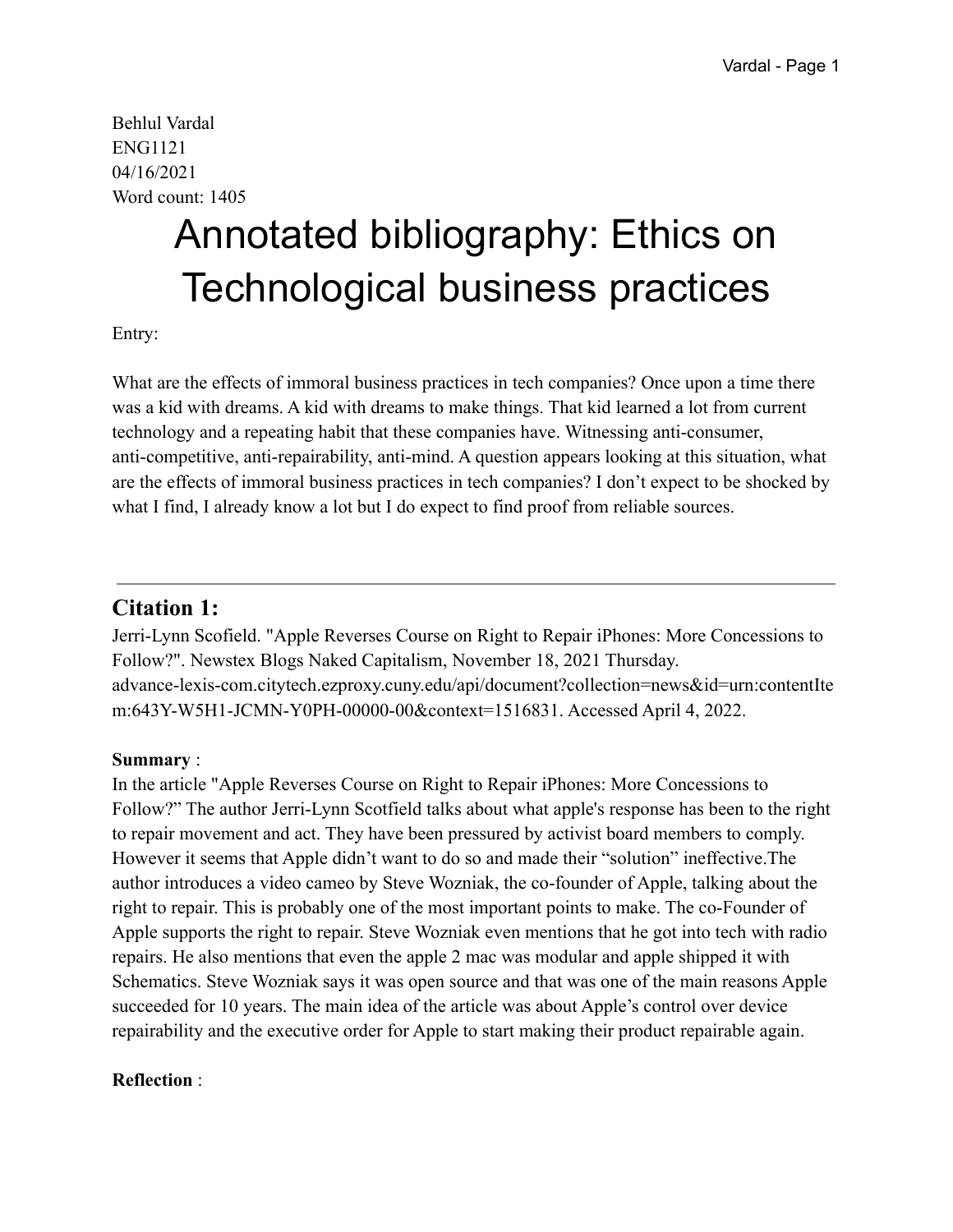I agree with the author. I would believe that Apple would do this. . In my opinion, stopping repairability and not open sourcing a product stops art and creativity. It is not a fair business practice. I think overall the author had pretty effective writing because when reading it didn't feel like the author tried to make you click the article for attention. It felt like it was a serious issue because the author laid out all the details about Apple. However I think if this was the first article I read about the right to repair I might want to look up what the right to repair is because it really focuses on Apple and the right to repair isn't just about Apple. It's about all companies following the right to repair. This does help me alot with my research question: What are the effects of immoral business practices in tech companies? It touches on a key issue when Steve Wozniak discusses the right to repair. Which is art. Steve Wozniak uses the words "modifiable" and "extendable" when he describes the apple 2. He describes being able to repair as "Very motivating for creative minds". I agree with those words, I agree that being able to modify something and make something new is motivating for creative minds.

#### **Quote:**

"The shareholder fight that forced Apple's hand on repair rights[14]:

But Apple didn't change its policy out of the goodness of its heart. The announcement follows months of growing pressure from repair activists and regulators — and its timing seems deliberate, considering a shareholder resolution[15] environmental advocates filed with the company in September asking Apple to re-evaluate its stance on independent repair Apple Reverses Course on Right to Repair iPhones: More Concessions to Follow?"

# **Citation 2:**

"Senate bill targeting Apple, Google monopolies passes committee vote". Big News Network.com, February 6, 2022 Sunday.

advance-lexis-com.citytech.ezproxy.cuny.edu/api/document?collection=news&id=urn:contentIte m:64R2-9DY1-JDJN-61S5-00000-00&context=1516831. Accessed April 4, 2022.

#### **Summary** :

Main point of this article is about the American Innovation and Choice Online Act, and The Open App Markets Act that the senate is passing. The Most important point is that companies like Apple and Google are monopolizing because they are the only online app stores that people can download apps from on mobile devices. It also talks about the huge commission these stores get from purchases made. They use the evidence by showing how Apple and Google have responded. What the two companies statements have been and how the senate is acting.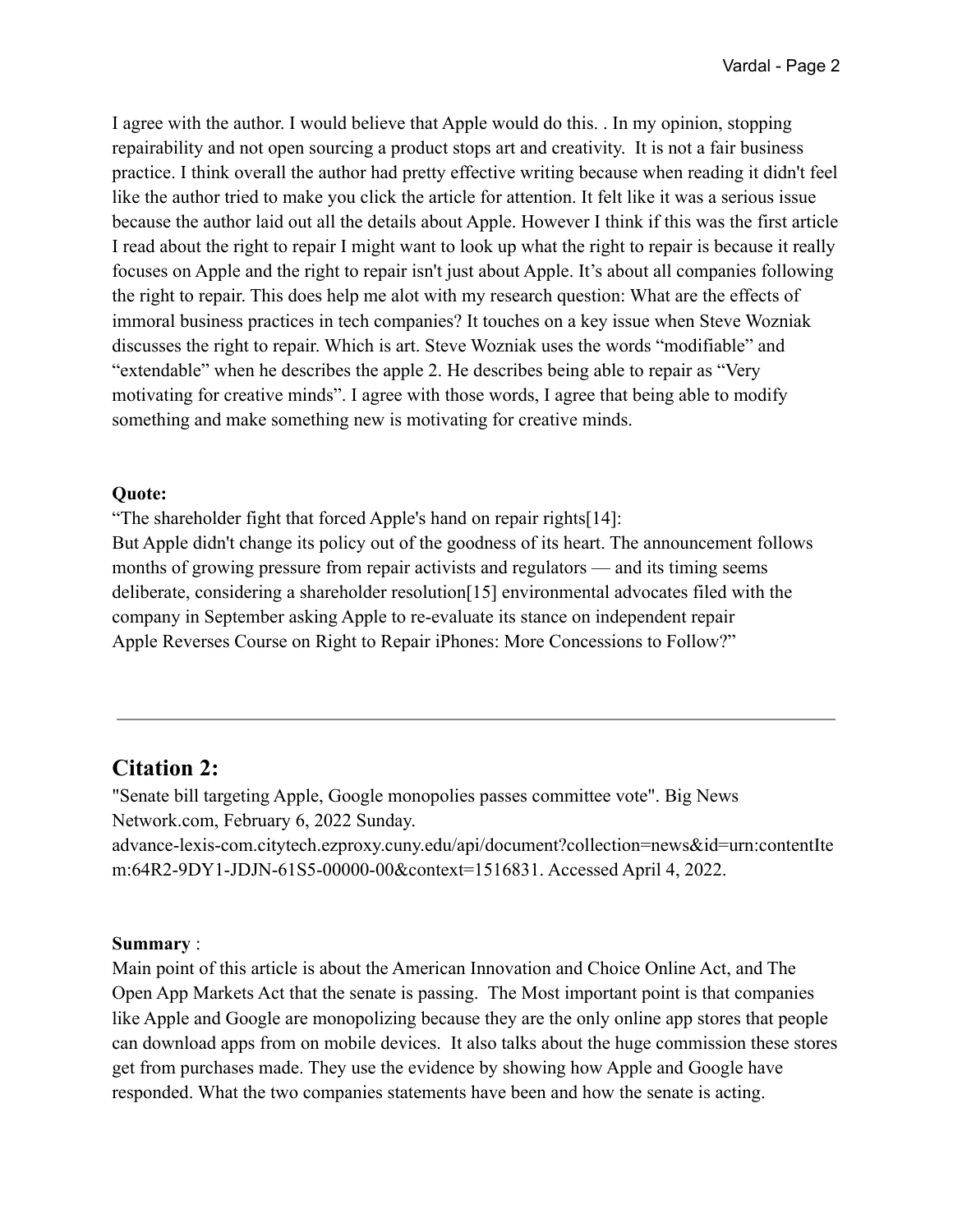#### **Reflection**:

I agree with this article, Google and Apple have become a monopoly. If a company tries to push their own operating system they can't because they will need an app store and these companies won't allow use of their app stores outside of their os. So people are either stuck with an android or an iphone. Google owns android, you can't escape them and the worst part of it is that there is no alternative. The excuse that Apple and Google give that sideloading is a security risk, and it is complete rubbish. We download software from the internet on desktop computers all the time. There are no issues with it, it's wonderful and I love doing it. I believe there needs to be more freedom on our devices.

#### **Quote**:

"In a letter to Senate Judiciary Committee members ahead of the vote, Apple senior government affairs director Timothy Powderly wrote, "The Open App Markets Act includes provisions that explicitly mandate alternative app stores and 'sideloading,' or the direct installation of software from the internet in a way that circumvents the privacy and security protections Apple has designed. These provisions would allow malware, scams, and data-exploitation to proliferate for the first time on Apple's secure platform." Senate bill targeting Apple, Google monopolies passes committee vote"

#### **Citation 3:**

Tim Schiesser. "Nvidia gets anti-competitive with unsavory GeForce Partner Program". TechSpot, March 12, 2018 Monday.

advance.lexis.com/api/document?collection=news&id=urn:contentItem:5RVJ-6931-JCMN-Y3G N-00000-00&context=1516831. Accessed April 4, 2022.

Tim Schiesser. "Nvidia gets anti-competitive with unsavory GeForce Partner Program". TechSpot, March 12, 2018 Monday.

advance-lexis-com.citytech.ezproxy.cuny.edu/api/document?collection=news&id=urn:contentIte m:5RVJ-6931-JCMN-Y3GN-00000-00&context=1516831. Accessed April 17, 2022.

Summary: